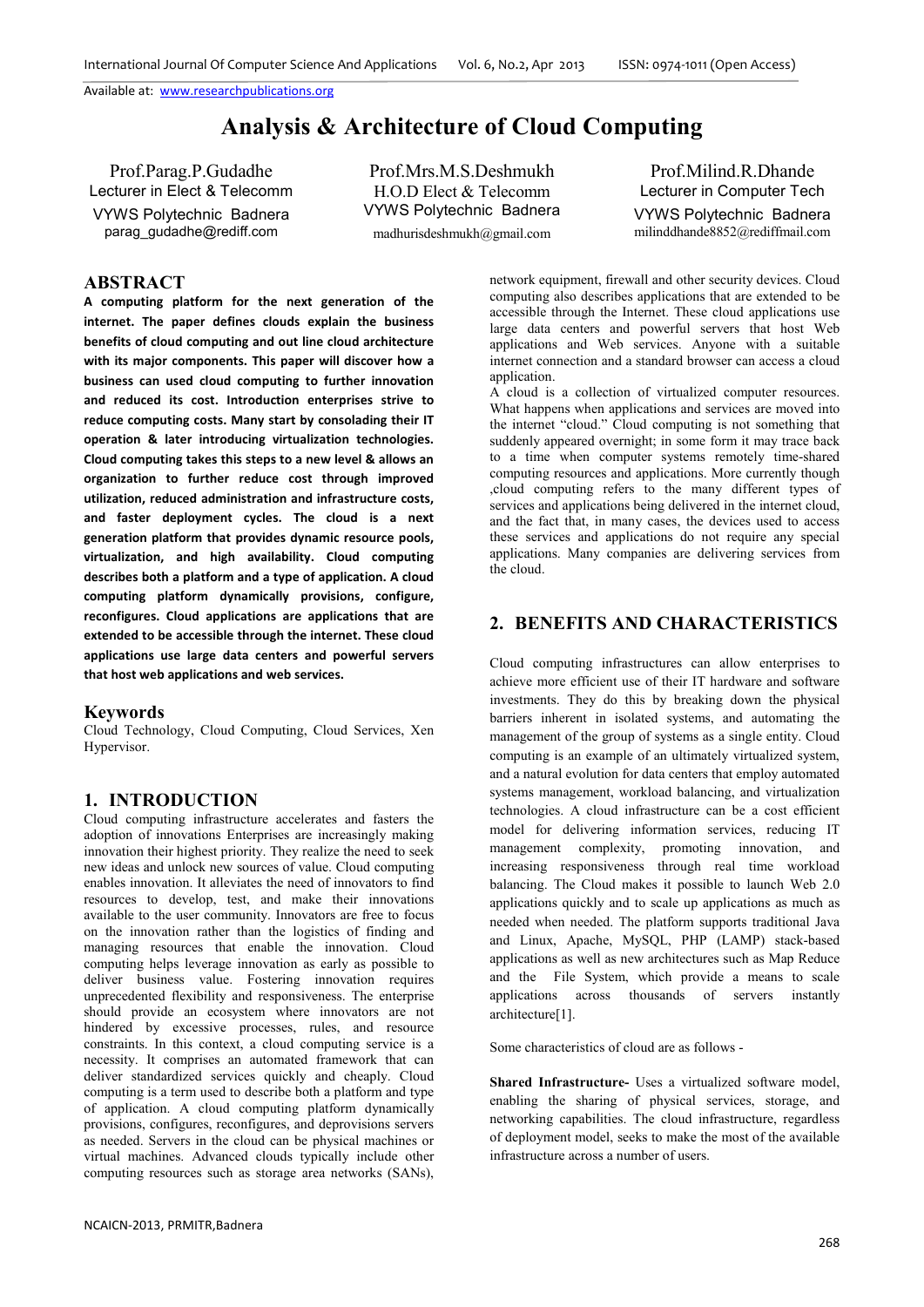**Dynamic Provisioning-** Allows for the provision of services based on current demand requirements. This is done automatically using software automation, enabling the expansion and contraction of service capability, as needed. This dynamic scaling needs to be done while maintaining high levels of reliability and security.

**Network Access** - Needs to be accessed across the internet from a broad range of devices such as PCs, laptops, and mobile devices, using standards-based APIs (for example, ones based on HTTP). Deployments of services in the cloud include everything from using business applications to the latest application on the newest smart phones.

**Managed Metering** - Uses metering for managing and optimizing the service and to provide reporting and billing information .In this way, consumers are billed for services according to how much they have actually used during the billing period .In short, cloud computing allows for the sharing and scalable deployment of services, as needed, from almost any location, and for which the customer can be billed based on actual usage.

# **3. SERVICE AND DEPLOYMENT MODELS**

### **3.1 Service Models**

Once a cloud is established, how its cloud computing services are deployed in terms of business models can differ depending on requirements.

**Software as a Service-** Consumers purchase the ability to access and use an application or service that is hosted in the cloud. A benchmark example of this is Salesforce.com, as discussed previously, where necessary information for the interaction between the consumer and the service is hosted as part of the service in the cloud. Also, Microsoft is expanding its involvement in this area, and as part of the cloud computing option for Microsoft® Office 2010, its Office Web Apps are available to Office volume licensing customers and Office Web App subscriptions through its cloud-based Online Services.

**Platform as a Service-** Consumers purchase access to the platforms, enabling them to organize their own software and applications in the cloud. The operating systems and network access are not managed by the consumer, and there might be Constraints as to which applications can be deployed.

**Infrastructure as a Service-** Consumers control and manage the systems in terms of the operating systems, applications, storage, and network connectivity, but do not they control the cloud infrastructure. Also known are the various subsets of these models that may be related to a particular industry or market.

**Communications as a Service** (CaaS) - One such subset model used to describe hosted IP telephony services. Along with the move to CaaS is a shift to more IP-centric communications and more SIP trucking deployments. With IP

and SIP in place, it can be as easy to have the PBX in the cloud as it is to have it on the premise use a 9-point Times Roman font, or other Roman font with serifs, as close as possible in appearance to Times Roman in which these guidelines have been set. The goal is to have a 9-point text, as you see here. Please use sans-serif or non-proportional fonts only for special purposes, such as distinguishing source code text. If Times Roman is not available, try the font named Computer Modern Roman. On a Macintosh, use the font named Times. Right margins should be justified, not ragged.

### **3.2 Deployment Models**

Deploying cloud computing can differ depending on requirements, and the following four deployment models have been identified, each with specific characteristics that support the needs of the services and users of the clouds in particular ways

**Private Cloud-**The cloud infrastructure has been deployed, and is maintained and operated for a specific organization. The operation may be in-house or with a third party on the premises.

**Community Cloud**-The cloud infrastructure is shared among a number of organizations with similar interests and requirements. This may help limit the capital expenditure costs for its establishment as the costs are shared among the organizations. The operation may be in-house or with a third party on the premises.

**Public Cloud-**The cloud infrastructure is available to the public on a commercial basis by a cloud service provider. This enables a consumer to develop and deploy a service in the cloud with very little financial outlay compared to the capital expenditure requirements normally associated with other deployment options.

**Hybrid Cloud-**The cloud infrastructure consists of a number of clouds of any type, but the clouds have the ability through their interfaces to allow data and/or applications to be moved from one cloud to another. This can be a combination of private and public clouds that support the requirement to retain some data in an organization, and also the need to offer services in the cloud.

## **4. TECHNOLOGIES**

# **4.1 Cloud Computing Application Architecture**

This gives the basic architecture of a cloud computing application. We know that cloud computing is the shift of computing to a host of hardware infrastructure that is distributed in the cloud. The commodity hardware infrastructure consists of the various low cost data servers that are connected to the system and provide their storage and processing and other computing resources to the application. Cloud computing involves running applications on virtual servers that are allocated on this distributed hardware infrastructure available in the cloud. These virtual servers are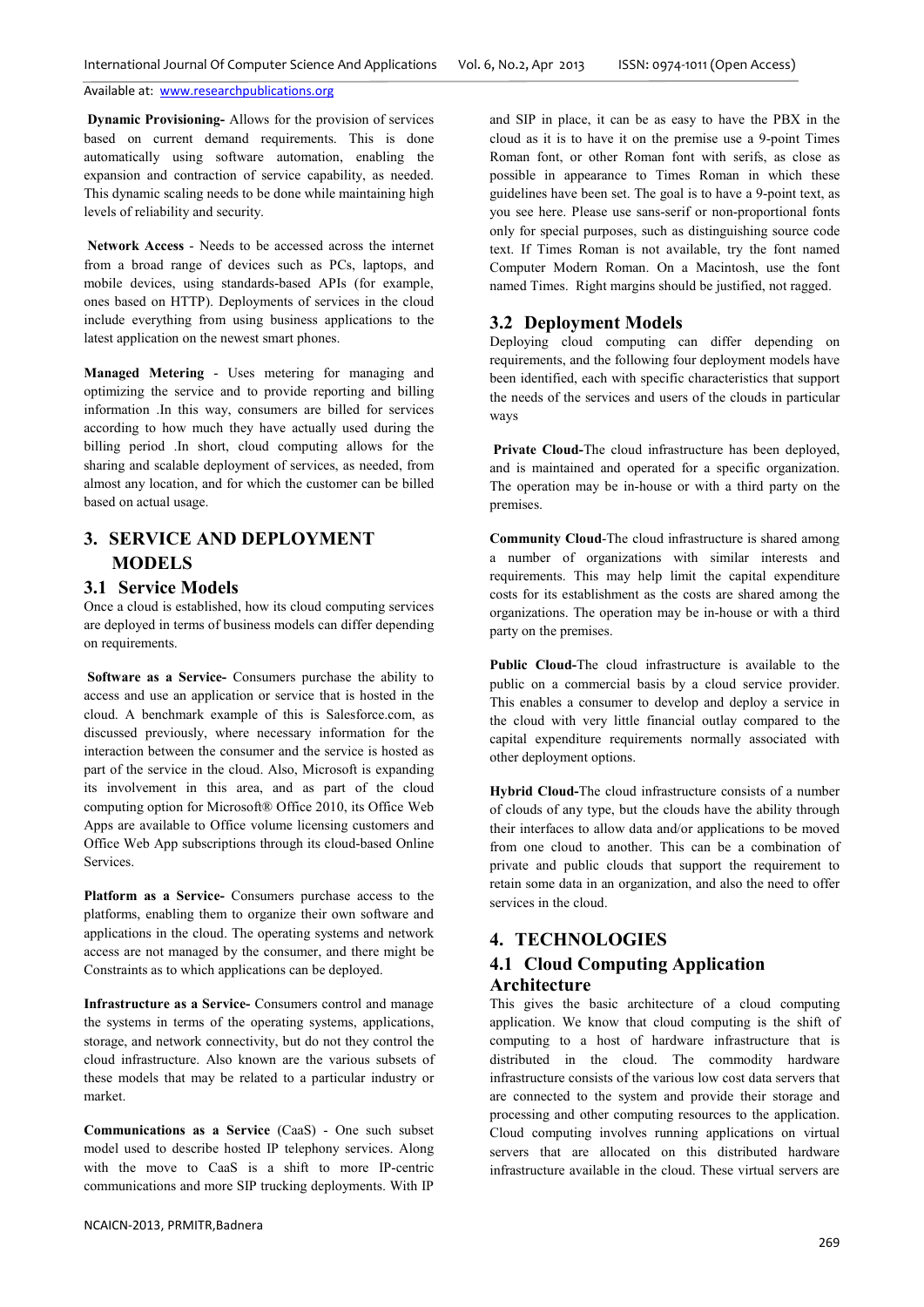made in such a way that the different service level agreements and reliability issues are met. There may be multiple instances of the same virtual server accessing the different parts of the hardware infrastructure available. This is to make sure that there are multiple copies of the applications which are ready to take over on another one in case of failure. The virtual server distributes the processing between the infrastructure and the computing is done and the result returned. There will be a workload distribution management system, also known as the grid engine, for managing the different requests coming to the virtual servers. This engine will take care of the creation of multiple copies and also the preservation of integrity of the data that is stored in the infrastructure. This will also adjust itself such that even on heavier load, the processing is completed as per the requirements. The different workload management systems are hidden from the users. For the user, the processing is done and the result is obtained. There is no question of where it was done and how it was done. The users are billed based on the usage of the system - as said before - the commodity is now cycles and bytes. The billing is usually on the basis of usage per CPU per hour or GB data transfer per hour. Cloud computing makes use of a large physical resource pool in the cloud. As said above, cloud computing services and applications make use of virtual server instances built upon this resource pool. There are two applications which help in managing the server instances, the resources and also the management of the resources by these virtual server instances.

#### **4.2 Xen Hypervisor**

 Xen is an open-source, which makes it possible to run many instances of an operating system or indeed different operating systems in parallel on a single machine (or host). Xen is the only type-1 hypervisor that is available as open source. Xen is used as the basis for a number of different commercial and open source applications, such as: server virtualization, Infrastructure as a Service (IaaS), desktop virtualization, security applications, embedded and hardware appliances. Xen enables users to increase server utilization, consolidate server farms, reduce complexity, and decrease total cost of ownership which provides an abstraction layer between the hardware and the virtual OS so that the distribution of the resources and the processing is well managed. Another application that is widely used is the Enomalism server management system which is used for management of the infrastructure platform. When Xen is used for virtualization of the servers over the infrastructure, a thin software layer known as the Xen hypervisor is inserted between the server hardware and the operating system. This provides an abstraction layer that allows each physical server to run one or more virtual servers, effectively decoupling the operating system and its applications from the underlying physical server. The Xen hypervisor is a unique open source technology, developed collaboratively by the Xen community and engineers at over 20 of the most innovative data center solution vendors, including MD, Cisco, Dell, HP, IBM, Intel, Mellanox, Network Appliance, Novell, Red Hat, SGI, Sun, Unisys, Veritas, Voltaire, and Citrix. Xen is licensed under

the GNU General Public License (GPL2) and is available at no charge in both source and object format. The Xen hypervisor is also exceptionally use that translates to extremely low overhead and near-native performance for guests. Xen re-uses existing device drivers (both closed and open source) from Linux, making device management easy. More over Xen is robust to device driver failure and protects both guests and the hypervisor from faulty or malicious drivers The Enomalism virtualized server management system is a complete virtual server infrastructure platform. Enomalism helps in an effective management of the resources. Enomalism can be used to tap into the cloud just as you would into a remote server. It brings together all the features such as deployment planning, load balancing, resource monitoring, etc. Enomalism is an open source application. It has very simple and easy to use web based user interface. It has a module architecture which allows for the creation of additional system add-ons and plugins. It supports one click deployment of distributed or replicated applications on a global basis. It supports the management of various virtual environments including KVM/Qemu, Amazon EC2 and Xen, penVZ, Linux Containers, Virtual Box. It has fine grained user permissions and access privileges.

### **5. MAP REDUCTION**

Map Reduce is a software framework developed at Google in 2003 to support parallel computations over large (multiple pita byte) data sets on clusters of commodity computers. This framework is largely taken from map and reduces functions commonly used in functional programming, although the actual semantics of the framework are not the same. It is a programming model and an associated implementation for processing and generating large data sets. Many of the real world tasks are expressible in this model. Map Reduce implementations have been written in C++, Java and other languages. Programs written in this functional style are automatically parallelized and executed on the cloud. The runtime system takes care of the details of partitioning the input data, scheduling the program execution across a set of machines, handling machine failures, and managing the required inter-machine communication. This allows programmers without any experience with parallel and distributed systems to easily utilize the resources of a largely distributed system. The computation takes a set of input key/value pairs, and produces a set of output key/value pairs. The user of the Map Reduce library expresses the computation as two functions: Map and Reduce. Map, written by the user, takes an input pair and produces a set of intermediate key/value pairs. The Map Reduce library groups together all intermediate values associated with the same intermediate key I and passes them to the Reduce The Reduce function, also written by the user, accepts an intermediate key I and a set of values for that key. It merges together these values to form a possibly smaller set of values. Typically just zero or one output value is produced per Reduce invocation. The intermediate values are supplied to the user reduce function via an iterator. This allows us to handle lists of values that are too large to fit in memory.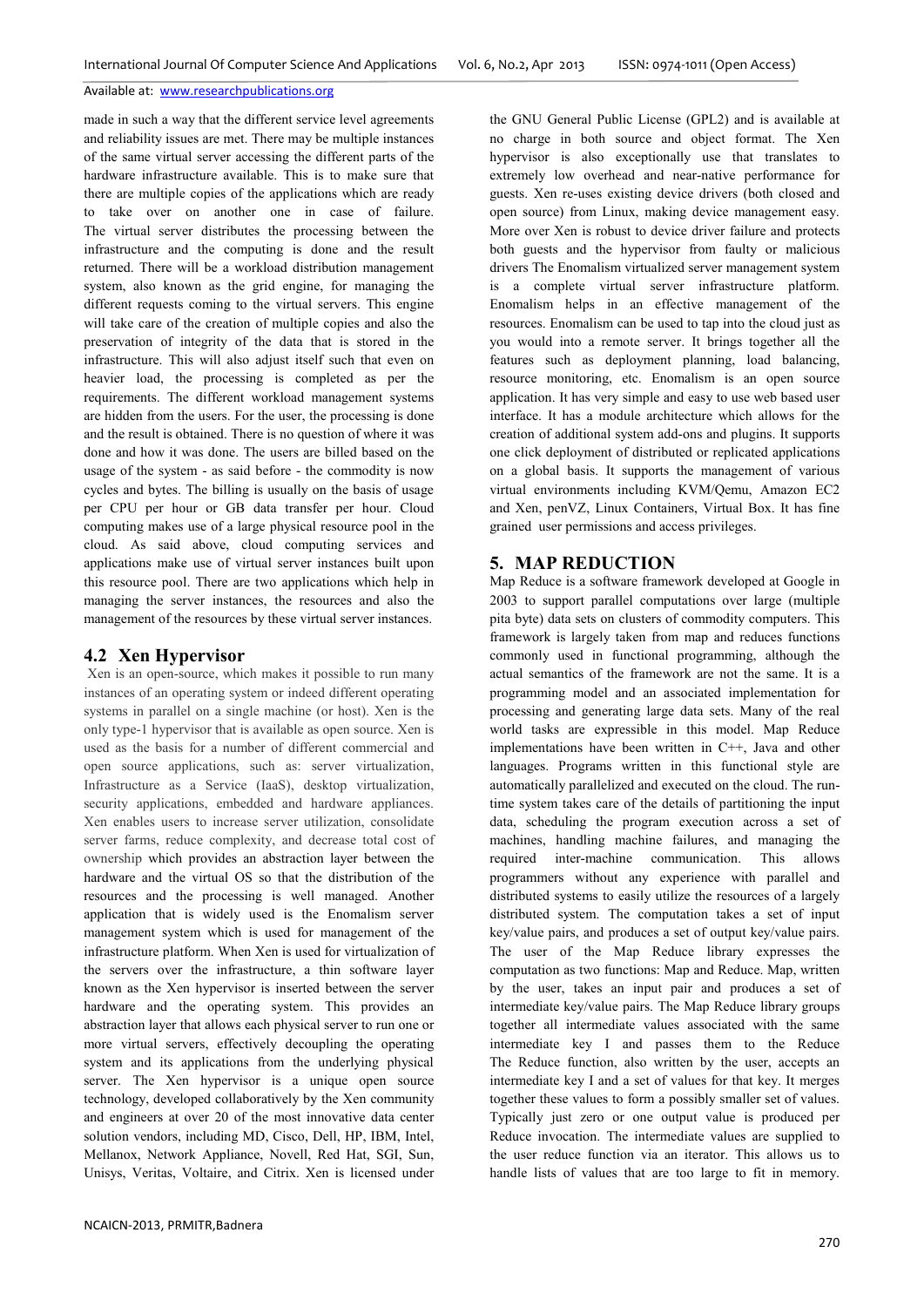Map Reduce achieves reliability by parceling out a number of operations on the set of data to each node in the network; each node is expected to report back periodically with completed work and status updates. If a node falls silent for longer than that interval, the master node records the node as dead, and sends out the node assigned work to other nodes. Individual operations use atomic operations for naming file outputs as a double check to ensure that there are not parallel conflicting threads running; when files are renamed, it is possible to also copy them to another name in addition to the name of the task (allowing for side-effects).

# **5.1 Google File Systems**

Google File System (GFS) is a scalable distributed file system developed by Google for data intensive applications. It is designed to provide efficient, reliable access to data using large clusters of commodity hardware. It provides fault tolerance while running on inexpensive commodity hardware, and it delivers high aggregate performance to a large number of clients. Files are divided into chunks of 64 megabytes, which are only extremely rarely overwritten, or shrunk; files are usually appended to or read. It is also designed and optimized to run on computing clusters, the nodes of which consist of cheap, commodity computers, which means precautions must be taken against the high failure rate of individual nodes and the subsequent data loss. Other design decisions select for high data throughputs, even when it comes at the cost of latency. The nodes are divided into two types: one Master node and a large number of Chunk servers. Chunk servers store the data files, with each individual file broken up into fixed size chunks (hence the name) of about 64 megabytes, similar to clusters or sectors in regular file systems. Each chunk is assigned a unique 64-bit label, and logical mappings of files to constituent chunks are maintained. Each chunk is replicated several times throughout the network, with the minimum being three, but even more for files that have high demand or need more redundancy. The Master server doesn't usually store the actual chunks, but rather all the metadata associated with the chunks, such as the tables mapping the 64-bit labels to chunk locations and the files they make up, the locations of the copies of the chunks, what processes are reading or writing to a particular chunk, or taking a snapshot of the chunk pursuant to replicating it (usually at the instigation of the Master server, when, due to node failures, the number of copies of a chunk has fallen beneath the set number). All this metadata is kept current by the Master server periodically receiving updates from each chunk server (Heart-beat messages). Permissions for modifications are handled by a system of time-limited, expiring leases, where the Master server grants permission to a process for a finite period of time during which no other process will be granted permission by the Master server to modify the chunk. The modified chunk server, which is always the primary chunk holder, then propagates the changes to the chunk servers with the backup copies. The changes are not saved until all chunk servers a acknowledge, thus guaranteeing the completion and atomicity of the operation. Programs access the chunks by first querying the

Master server for the locations of the desired chunks; if the chunks are not being operated on (if there are no outstanding leases), the Master replies with the locations, and he program then contacts and receives the data from the chunk server directly. As opposed to many file systems, it not implemented in the kernel of an Operating System but accessed through a library to avoid overhead.

#### **5.2 Hadoop**

Hadoop is a framework for running applications on large cluster built of commodity hardware. The Hadoop framework transparently provides applications both reliability and data motion. Hadoop implements the computation paradigm named Map Reduce which was explained above. The application is divided into many small fragments of work, each of which may be executed or re-executed on any node in the cluster. In addition, it provides a distributed file system that stores data on the compute nodes, providing very high aggregate bandwidth across the cluster. Both Map Reduce and the distributed file system are designed so that the node failures are automatically handled by the framework. Hadoop has been implemented making use of Java. In Hadoop, the combination of the entire JAR files and classed needed to run a Map Reduce program is called a job. All of these components are themselves collected into a JAR which is usually referred to as the job file. To execute a job, it is submitted to a job Tracker and then executed. Tasks in each phase are executed in a fault tolerant manner. If node(s) fail in the middle of a computation the tasks assigned to them are redistributed among there maiming nodes. Since we are using Map Reduce, having many map and reduce tasks enables good load balancing and allows failed tasks to be re-run with smaller runtime over head. The Hadoop Map Reduce framework has master/slave architecture. It has a single master server or a job Tracker and several slave servers or task Trackers, one per node in the cluster. The job Tracker is the point of interaction between the users and the framework. Users submit jobs to the job Tracker, which puts them in a queue of pending jobs and executes them on a first come firstserve basis. The job Tracker manages the assignment of Map Reduce jobs to the task Trackers. The task Trackers execute tasks upon instruction from the job Tracker and also handle data motion between the map and reduce phases of the Map Reduce job. Hadoop is a framework which has received a wide industry adoption. Hadoop is used along with other cloud computing technologies like the Amazon services so as to make better use of the resources. There are many instances where Hadoop has been used. Amazon makes use of Hadoop for processing millions of sessions which it uses for analytics. This is made use of in a cluster which has about 1 to 100 nodes. Facebook uses Hadoop to store copies of internal logs and dimension data sources a use it as a source for reporting/analytics and machine learning. The New York Times made use of Hadoop for large scale image conversions. Yahoo uses Hadoop to support research for advertisement systems and web searching tools. They also use it to do scaling tests to support development of Hadoop.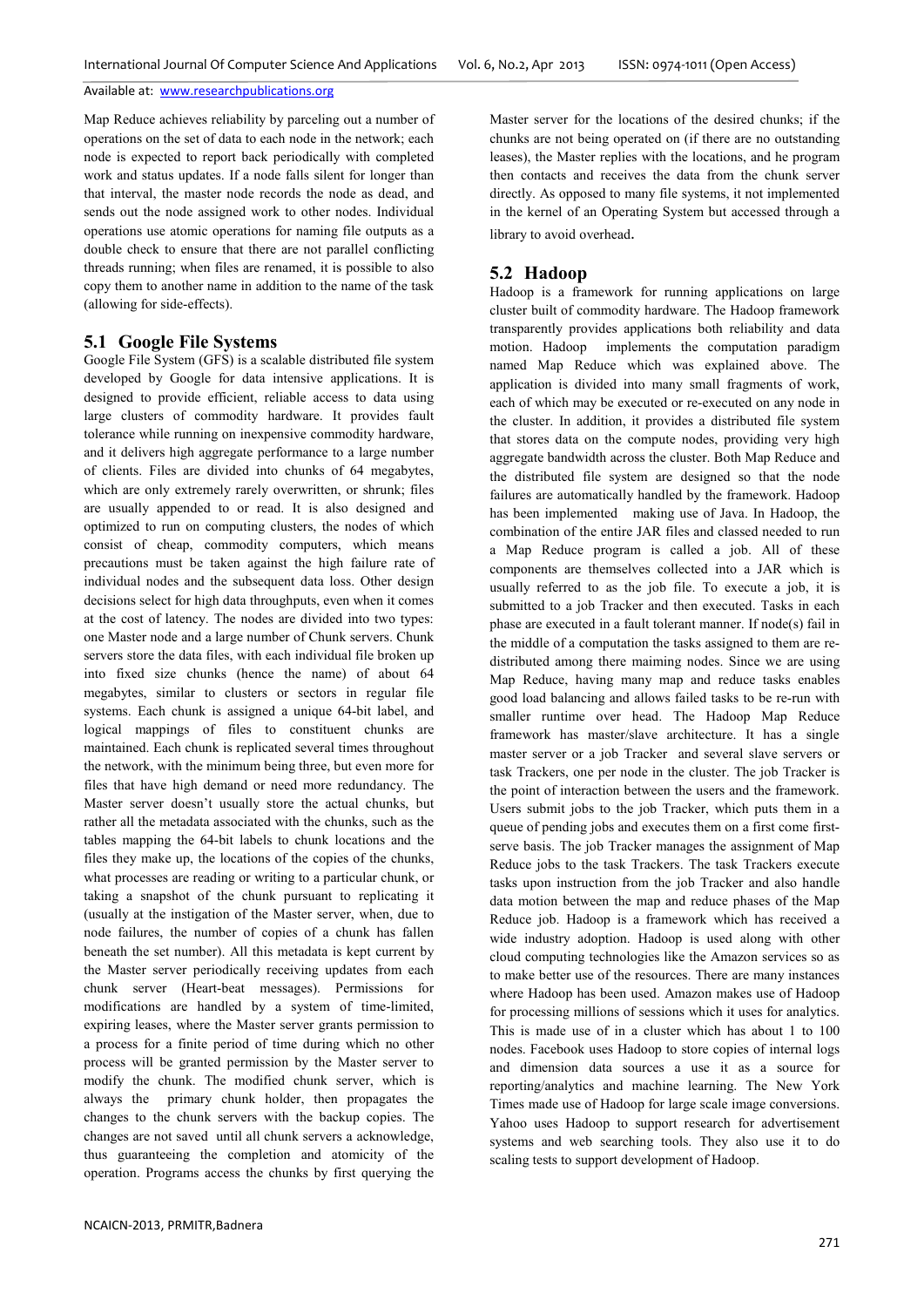# **6. CLOUD COMPUTING SERVICES**

Even though cloud computing is a pretty new technology, there are many companies offering cloud computing services. Different companies like Amazon, Google, Yahoo, IBM and Microsoft are all players in the cloud computing services industry. But Amazon is the pioneer in the cloud computing industry with services like EC2 (Elastic Compute Cloud) and S3(Simple Storage Service) dominating the industry. Amazon has an expertise in this industry and has a small advantage over the others because of this. Microsoft has good knowledge of the fundamentals of cloud science and is building massive data centers. IBM, the king of business computing and traditional supercomputers, teams up with Google to get a foothold in the clouds. Google is far and away the leader in cloud computing with the company itself built from the ground up on hardware.

### **6.1 Amazon Web Services**

The Amazon Web Services is the set of cloud computing services offered by Amazon. It involves four different services. They are Elastic Compute Cloud (EC2), Simple Storage Service (S3), Simple Queue Service (SQS) and Simple Database Service (SDB).

### **6.2 Elastic Compute Cloud (EC2)**

Amazon Elastic Compute Cloud (Amazon EC2) is a web service that provides resizable compute capacity in the cloud. It is designed to make web scale computing easier for developers. It provides on-demand processing power. Amazon  $EC2\hat{a}$   $\&$  simple web service interface allows you to obtain and configure capacity with minimal friction. It provides you with complete control of your computing resources and lets you run on Amazon proven computing environment. Amazon EC2 reduces the time required to obtain and boot new server instances to minutes, allowing you to quickly scale capacity, both up and down, as your computing requirements change. Amazon EC2 changes the economics of computing by allowing you to pay only for capacity that you actually use. Amazon EC2 provides developers the tools to build failure resilient applications and isolate themselves from common failure scenarios. Amazon EC2 presents a true virtual computing environment, allowing you to use web service interfaces to requisition machines for use, load them with your custom application environment, manage your network access permissions, and run your image using as many or few systems as you desire. To set up an Amazon EC2 node we have to create an EC2 node configuration which consists of all our applications, libraries, data and associated configuration settings. This configuration is then saved as an AMI (Amazon Machine Image). There are also several stock instances of Amazon AMIs available which can be customized and used. We can then start, terminate and monitor as many instances of the AMI as needed. Amazon EC2 enables you to increase or decrease capacity with in minutes. You can commission one, hundreds or even thousands of server instances simultaneously. Thus the applications can automatically scale it self up and down depending on its needs. You have root access to each one, and

you can interact with them as you would any machine. You have the choice of several instance types, allowing you to select a configuration of memory, PU, and instance storage that is optimal for your application. Amazon EC2 offers a highly reliable environment where replacement instances can be rapidly and reliably commissioned. Amazon EC2 provides web service

interfaces to configure firewall settings that control network access to and between groups of instances. You will be charged at the end of each month for your EC2 resources actually consumed. So charging will be based on the actual usage of the resources.

### **6.3 Simple Storage Service**

S3 or Simple Storage Service offers cloud computing storage service. It offers services for storage of data in the cloud. It provides a high-availability large-store database. It provides a simple SQL-like language. It has been designed for interactive online use. S3 is storage for the Internet. It is designed to make web-scale computing easier for developers. S3 provides a simple web services interface that can be used to store and retrieve any amount of data, at any time, from any where on the web. It gives any developer access to the same highly scalable, reliable, fast, inexpensive data storage infrastructure that Amazon uses to run its own global network of web sites. Amazon S3 allows write, read and delete of objects containing from 1 byte to 5 gigabytes of data each. The number of objects that you can store is unlimited. Each object is stored in a bucket and retrieved via a unique developer-assigned key. A bucket can be located anywhere in Europe or the Americas but can be accessed from anywhere. Authentication mechanisms are provided to ensure that the data is kept secure from unauthorized access. Objects can be made private or public, and rights can be granted to specific users for particular objects. Also the S3 service also works with a pay only for what you use method of payment.

### **6.4 Simple Queue Service**

Amazon Simple Queue Service (SQS) offers a reliable, highly scalable, hosted queue for storing messages as they travel between computers. By using SQS, developers can simply move data between distributed components of their applications that perform different tasks, without losing messages or requiring each component to be always available With SQS, developers can create an unlimited number of SQS queues, each of which can send and receive an unlimited number of messages can be retained in a queue for up to 4 days. It is simple, reliable, secure and scalable.

### **6.5 Simple Database Service**

Amazon Simple DB is a web service for running queries on structured data in real time. This service works in close conjunction with the Amazon S3 and EC2, collectively providing the ability to store, process and query data sets in the cloud. These services are designed to make web-scale computing easier and more cost-effective to developers. Traditionally, this type of functionality is accomplished with a